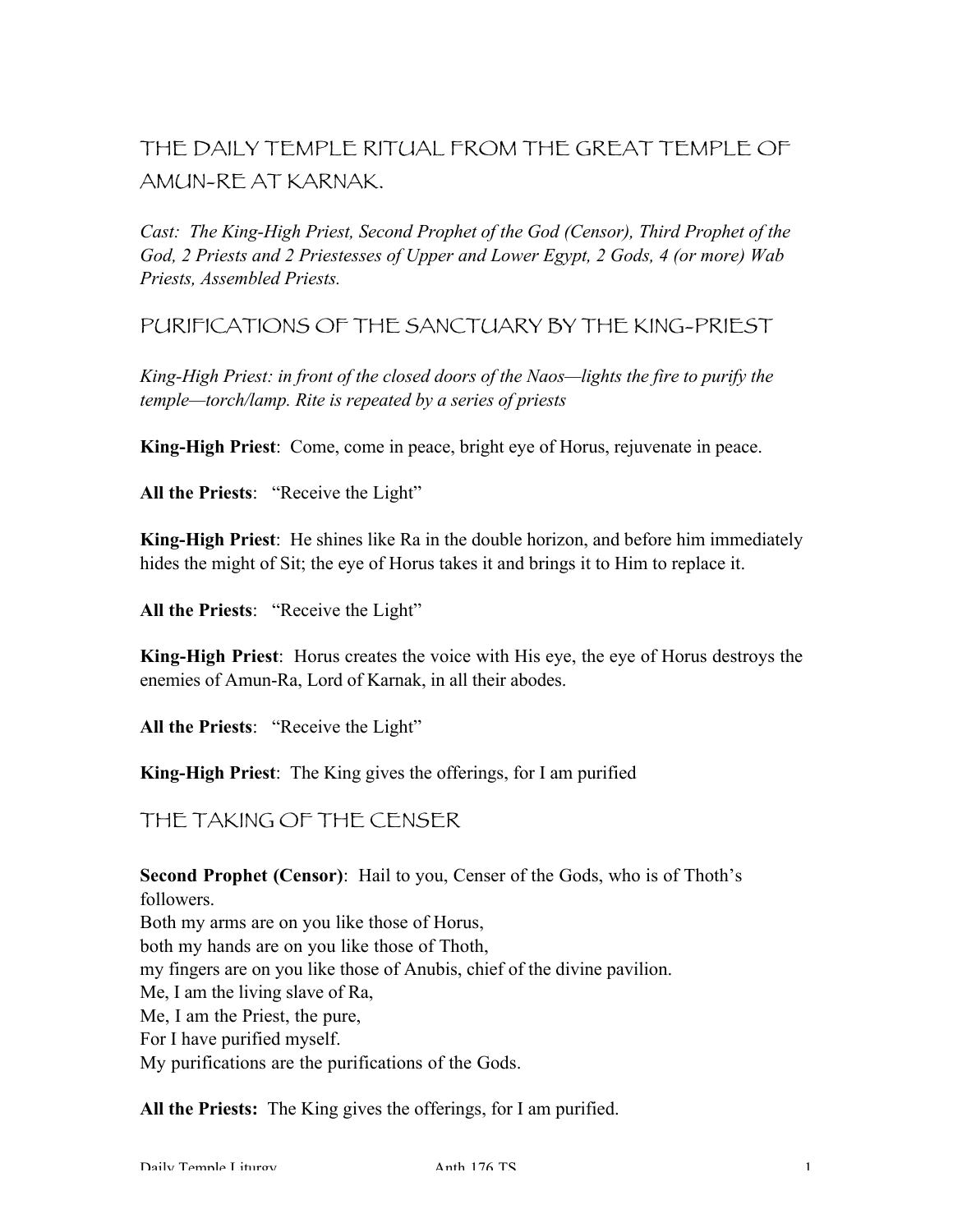*-the Second Prophet takes the censer.*

#### PUTTING THE "BURNING VESSEL" ON THE CENSER.

Second Prophet (Censor): Hail to thee, ô this dish of the field of Mendès, the land of Abydos.

I have purified myself with the eye of Horus so I can make these rituals with you. I am purified for Amun along with His cycle of Gods.

All the Priests: The King gives the offerings, for I am purified.

PUTTING THE RESIN ON THE FLAME

King-High Priest: -To the Soul of the East, To Horus of the East,

To Kamoutef who is in the Solar Disc,

to Neraou that shines from both its eyes,

To Ra-Hormkhouiti, the Great God who dominates from the wing to the head the two southern parts of the sky.

#### WAI KING TOWARDS THE GOD

*2 priests and 2 priestesses from upper and lower Egypt put the crowns of the King's head 2 Gods (either Horus and Seth or Horus and Thoth) take the king by the hand and lead him solemnly towards the center of the temple*

King-High Priest: Godly Souls of Heliopolis, you are saved if I am saved;

Your doubles are saved, if my double is saved at the head of all living doubles; All live if I live.

Both the milk jugs of Toum are the magic salvation of my limbs;

The Great Sokhit, whom Ptah loves, gave me life, stability, strength behind my flesh, that Thoth assembled for life.

Me, I am Horus lord of the sky, beautiful of terror, master of bravery, great of fear, who lifts high the two feathers, great in Abydos.

All the Priests: The King gives the offerings, for I am purified.

*The King-High Priest knocks on the door to the Naos.*

All the Priests: Awake and Rise beautifully in peace, Karnak, Prince of the temples of the Gods and Goddesses that are in it!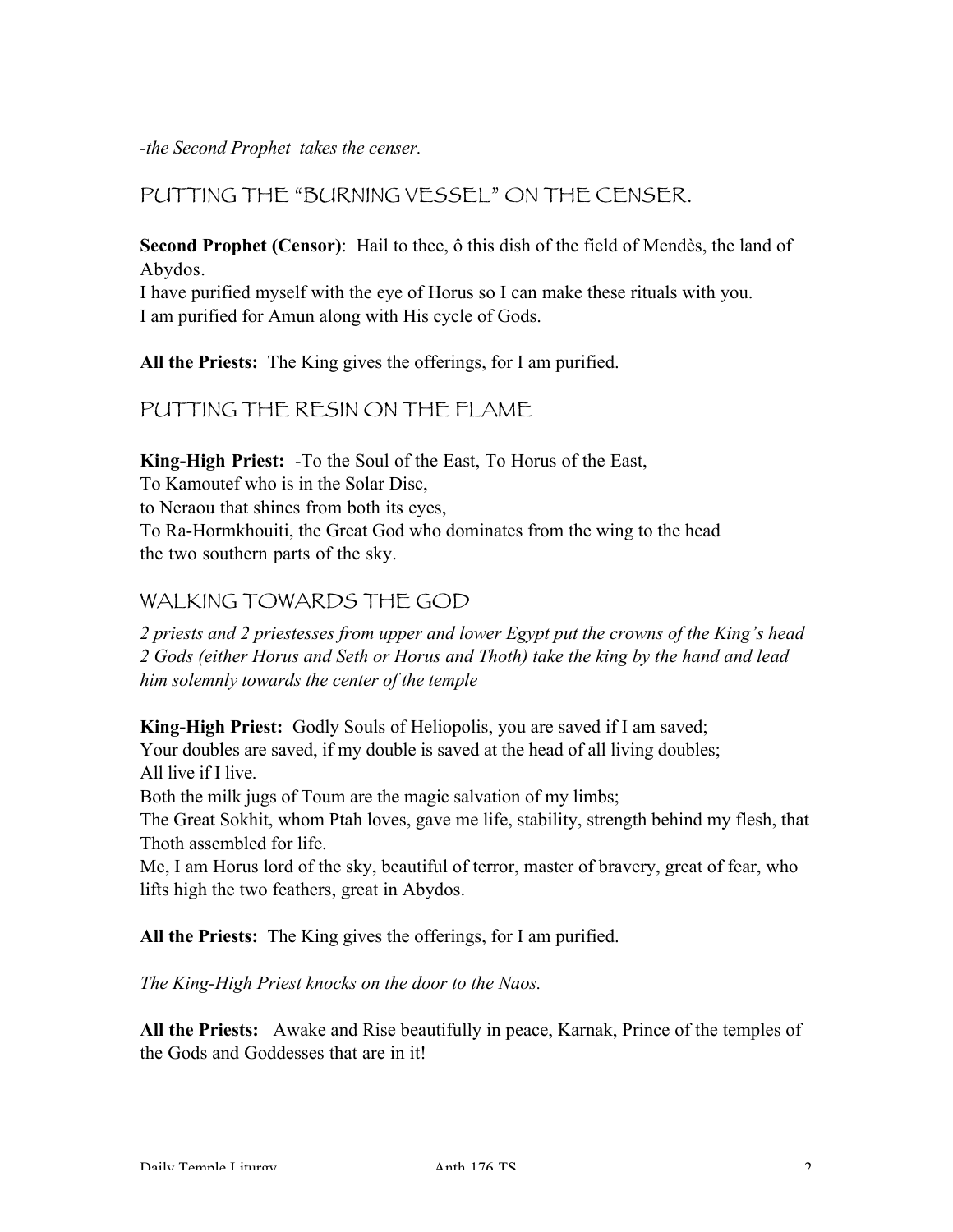O Gods and Goddesses who are in Karnak, Gods and Goddesses who are in Thebes, Gods and Goddesses who are in Heliopolis, Gods and Goddesses who are in Memphis, Gods and Goddesses who are in the sky,

Gods and Goddesses who are on the earth, Gods and Goddesses who are in the South and the North, the West and the East,

the Kings of Upper and Lower Egypt, the Royal Children, take the white crown to make foundations for Amun in Karnak.

Awake and Rise, be in peace, Awake and Rise beautifully, in peace.

OPENING OF THE NAOS: OPENING THE DOORS BREAKING THE SEAL

Third Prophet -The seal is broken, the seal is undone. I have come to bring you the eye, Horus; Your eye is yours, Horus

BREAKING THE CLAY

Third Prophet: The clay is broken, the celestial water is forced, the entrails of Osiris taken out of it. I have not come, indeed, to destroy the seal. Be reassured on your great place, Amun-Ra, Lord of Karnak! I am the one who rises towards the Gods. The King gives the offerings, for I am purified.

UNDOING THE SEAL (Opening the door)

Third Prophet: The finger of Sit slides thanks to the eye of Horus, who takes pleasure in it; The finger of Sit comes undone thanks to the eye of Horus who takes pleasure in it; The skin is spread behind the God. O Amun-Ra, Lord of Karnak, you have taken your two feathers, your white crown with the eye of Horus, Your right eye with the right eye, your left eye with the left eye; your beauties are yours, o Amun-Ra, Lord of Karnak. You who were naked, dress yourself, may the cloth clothe you. Me, indeed, I am a prophet of God. It is the king who sends me to see the God.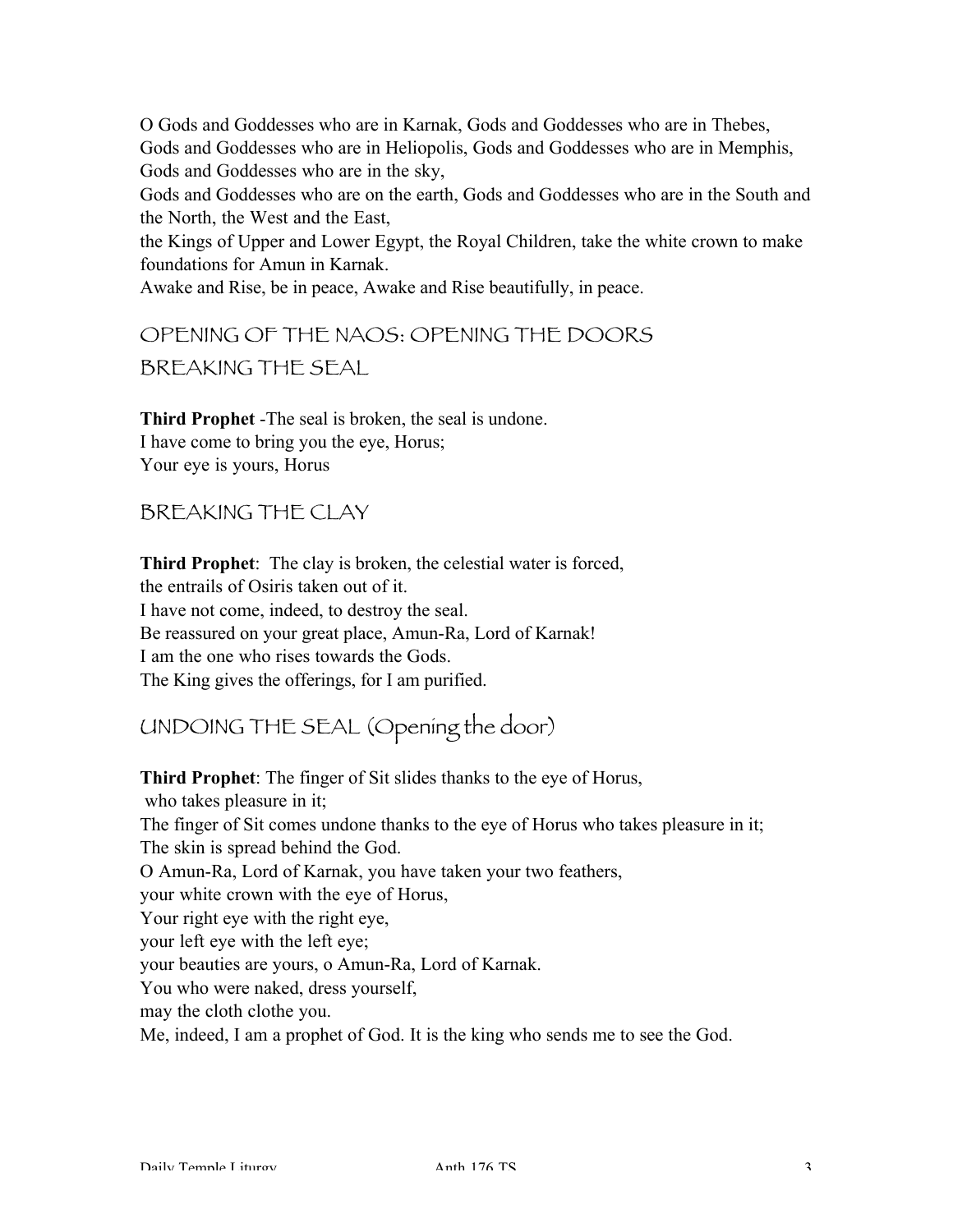# THE DOORS ARE OPEN GOD COMES TO LIGHT UNCOVERING THE GOD'S FACE

King/High Priest: The two doors of the sky are opening The two doors of the earth are unlocked Seb does homage by speaking to the gods on their thrones: the two doors of the sky are open, the cycle of Gods shines, Amon, Lord of Karnak, is elevated on its great place, the great cycle is elevated on its place Your beauties are yours, Amun-Ra, lord of Karnak, you who were naked, dress yourself may the cloth clothe you.

## SEEING THE GOD

All the Priests: -My face is a salvation for the God, and mutually. Gods have made the path on which I walk. It is the King who sends me to see the God.

# PROSTRATIONS BEFORE THE GOD

*All the Priests bow down before the image of the Amun-Ra.*

### SMELLING THE EARTH

All the Priests: -I smell the earth, I embrace Seb,

I execute the chants for Amun-Ra, Lord of Karnak For I have purified myself for Him. Your Humors are yours, O Gods! Your secretions are yours, O Goddesses! The secretions of your bodies are yours. I have smelled these things so the Pharaoh can live and the master of the two earths be worshipped

# LYING ON THE BELLY AND STANDING BACK UP

All the Priests: Hail to you, Amun-Ra, Lord of Karnak. I have done nothing with your secretions, I have not stolen your terrors; I have not shaped your skin for another God. I have laid on my stomach out of fear from you I am looking to do what you like. I have not been slain by your enemies to this day; These enemies that you hate, you have slain them on your enemies, this day And there has been no weakness for he who loves his master.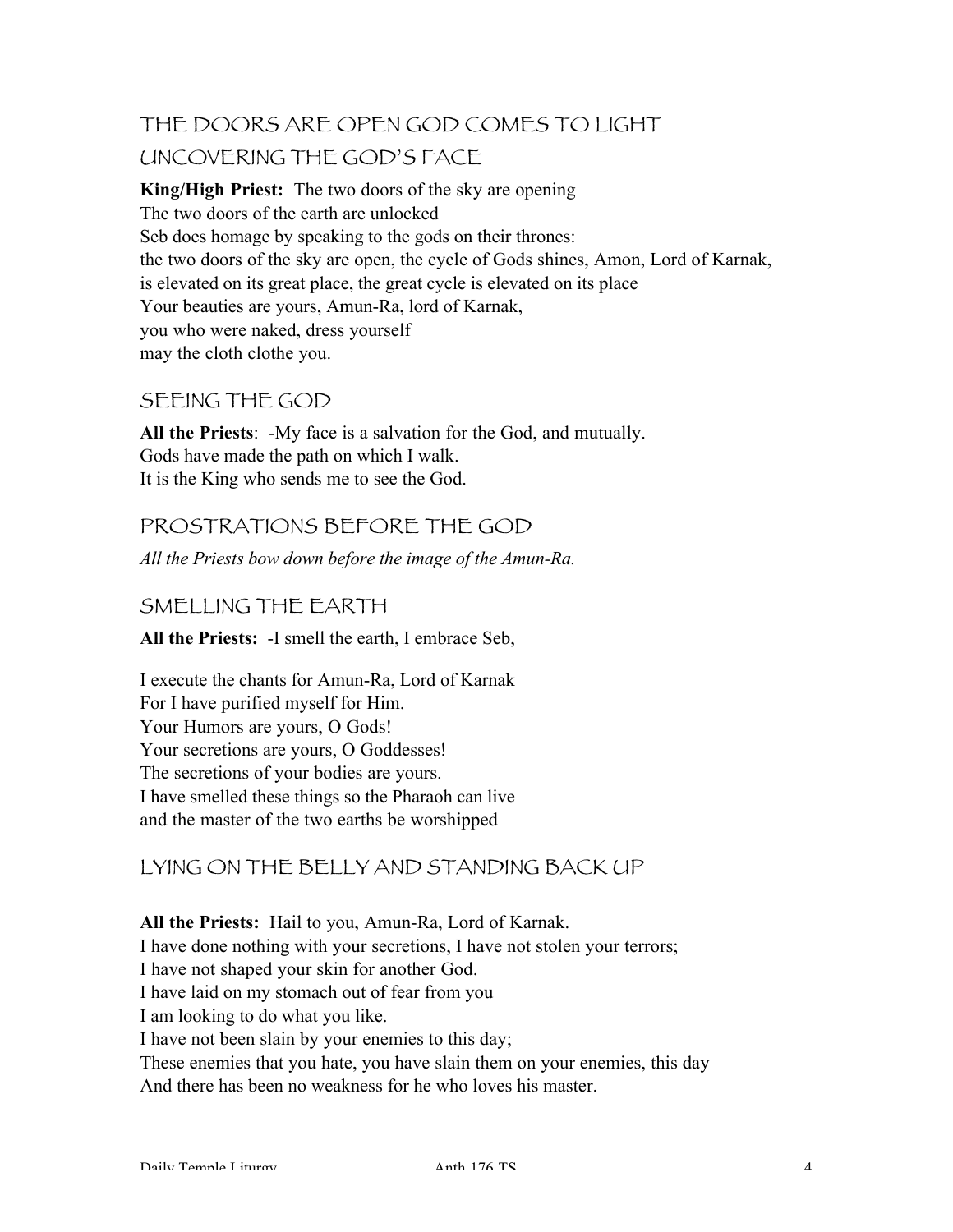### HYMNS WORSHIPPING AMUN

#### All the Priests:

1

The Pharaoh came to you, O male God of the double cycle of the two lands, God who rules with the arm, Amun-Ra, master of the two feathers Great by the crown Ourritou on his head, King of the Gods who are inside in Karnak, Statue of Amun established in all rights in your name of "Amun who rules more than all the Gods", They do not take their backs from you in their names of Cycle of the Gods.

#### 2

Hail to you, Amun-Ra, Lord of Thebes, Youth jewel of the Gods. All men raise their face to his sight. Master of terror, quieting the fears, he is the Prince of all Gods, the Master God of all Life, ] the loved one whose words the Gods rest upon, The King of the Sky, Creator of the stars, the ruby metal of the Gods, who created the sky, opened up the Horizon and made the Gods when he spoke. O Amun0Ra, bull of his mother, chief of his temple, master of the rays of light, creator of the multitudes God with the High feathers, who is the king of the Gods and the great hawk who makes the chest rejoice; all men adore you, for they live.

UNCTIONS AND FUMIGATIONS

Second Prophet: Ah! Amun-Ra, Lord of Karnak. I cast honey at you, the sweet eye of Horus,

secretion from the eye of Ra, master of the offerings and provisions.

Amun, Lord of Karnak, inundates of it for it is soft to your heart and never strays from you.

Amun, Lord of Karnak, stocks up from the eye of Horus,

black and white, fallen in the river. The vase of Amun,

I give you the eye of Horus for it to be soft on your heart

and make your face favorable towards the Pharaoh.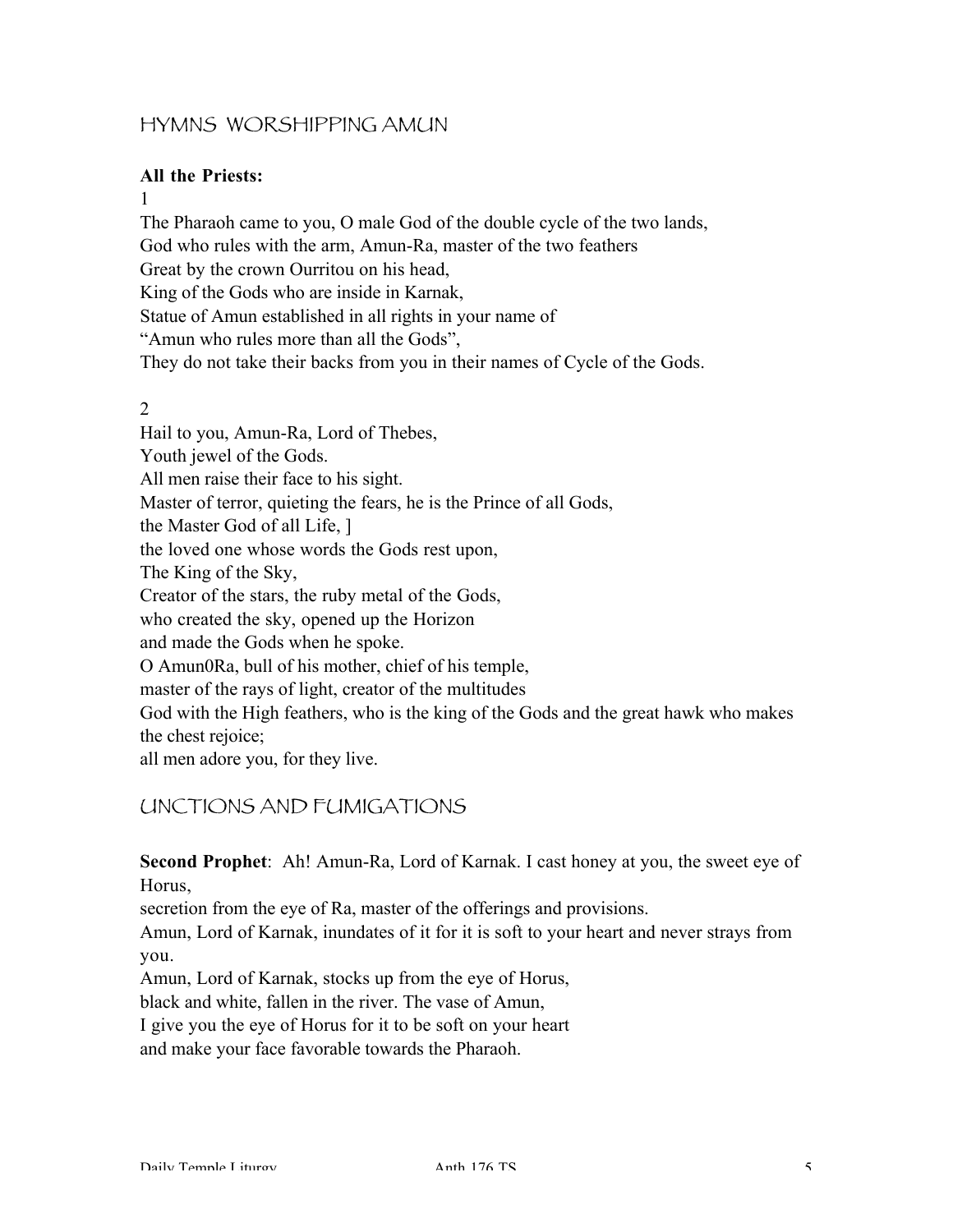# THE KING-PRIEST EMBRACES THE GOD AND GIVES HIM ITS  $SO(1)$

# ENTERING THE GOD'S SANCTUARY

King-High Priest: Be in Peace, Be in Peace, living divine soul who strikes its adveraries! Your Divine Soul is with you,

Your Divine Shape is by your side for I have brought you your royal crown who embraces you.

I enter the sky to see Aton, I approach the god in its distress These are offerings, that are in both my arms, and none tells me: Back up. I am here to lay the god on its place; I have not weakened my protective charm, no impurity accompanies me. Me, I appear with Sokhit. The king gives the offering, for I have purified myself.

### ADORATION TO AMUN

All the Priests: The Pharaoh came to you, Amun, image of Amun, established in all its rights in its name of Amun; image of the eldest son, heir of the land from your father the earth and your mother the sky, generating of his body, who rises in King from the South and the North, ruling more than all Gods. Be on watch and be in peace. You watch in peace. Watch, Amun-Ra, Lord of Karnak, in peace. Be on watch and be in peace. You watch in peace. Watch, chief of the two lands, in peace. Be on watch and be in peace. You watch in peace. Watch, God who builds himself, in peace. Be on watch and be in peace. You watch in peace. Watch, creator of the sky and of the mysteries of both Horizons, in peace. Be on watch and be in peace. You watch in peace. Watch, one before whom gods come prostrated, master of fear, great one of the terrors in the hearts of all Rekhitou, in peace. Be on watch and be in peace. You watch in peace. Watch, master of the offerigns and of this beautiful gift that is yours. Rest, and be in peace. O Amun-Ra, Lord of Karnak, master of the month, to whom we sacrifice on the tenth day, o min-Amun, bull of his mother!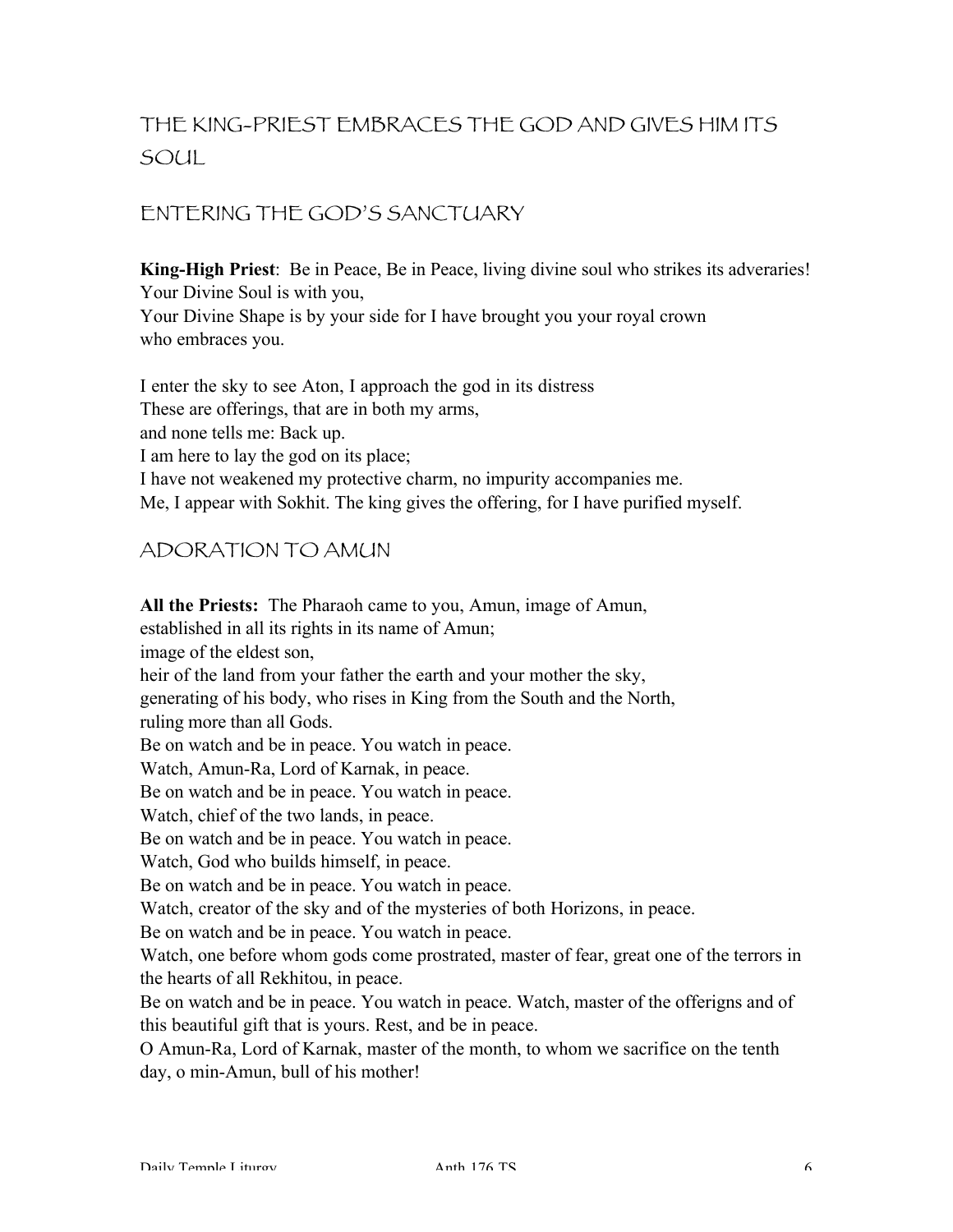Hail to you!

It is Ra who made you what you love;

Beautiful, beautiful is the one who makes the offering to Amun;

His Mother Nouit presented it. High, High, Rise in the double horizon,

Ra gave you Hou and Sa, pleasure and love, and you took the offerings, the provisions, all, that you taste in the field of offerings.

Come to you those who are in the sky, rejoicing when the see you as their father. They know the lord in you. Become their chief in your name of Khopri; they rise towards you in your name of Ra-Toum, their faces are towards you in your name of Toum.

# GIVING MA'AT

King-High Preist: I have come to you.

Me, I am Thoth, both hands together to bear Mâït.

Hail to you, Amun-Ra, this majestic God, master of eternity.

He joins the sky when he rises in Solar Disk in the morning, when he opens the horizon like the disk who rises;

He lights the circles of Duat when he takes his body towards the gods;

those that are there look in his direction when he circulates the charm of his two eyes..

Divine Child who is in Hermopolis, noble youth of the eight Hormopolitan Gods,

it is you, the ram who sinks his rays in the Heart of Busiris, and fear in the hearts of Gods

Dwelling in Narit, creator of the goods of the cycle of assembled Gods, without distinguishing on from the other.

Mâït came to be with you;

Mâït is in all places you are, so you can be on her.

Here are appearing towards you the circles of the sky; both thir arms adore you each day. It is you who has given breath to your nose to vivify what was created by both your arms;

It is you, this God who created with both his arms;

except for you, no other was there to create with you.

Hail to you.

Equip yourself with Mâït, author of what exists, creator of what is.

It is you, the good God, the loved one;

Your rest is when the Gods make offerings to you.

Your daughter Mâït, you get younger as she looks,

you live from the perfume of her dew.

She wears like an amulet at your neck.

Hail to you, leader, Ra, who opens the sacred tree,

the bull of the cycle of Gods, the child who periodically renews itself,

who rises in the sky and lights the two lands with both his eyes,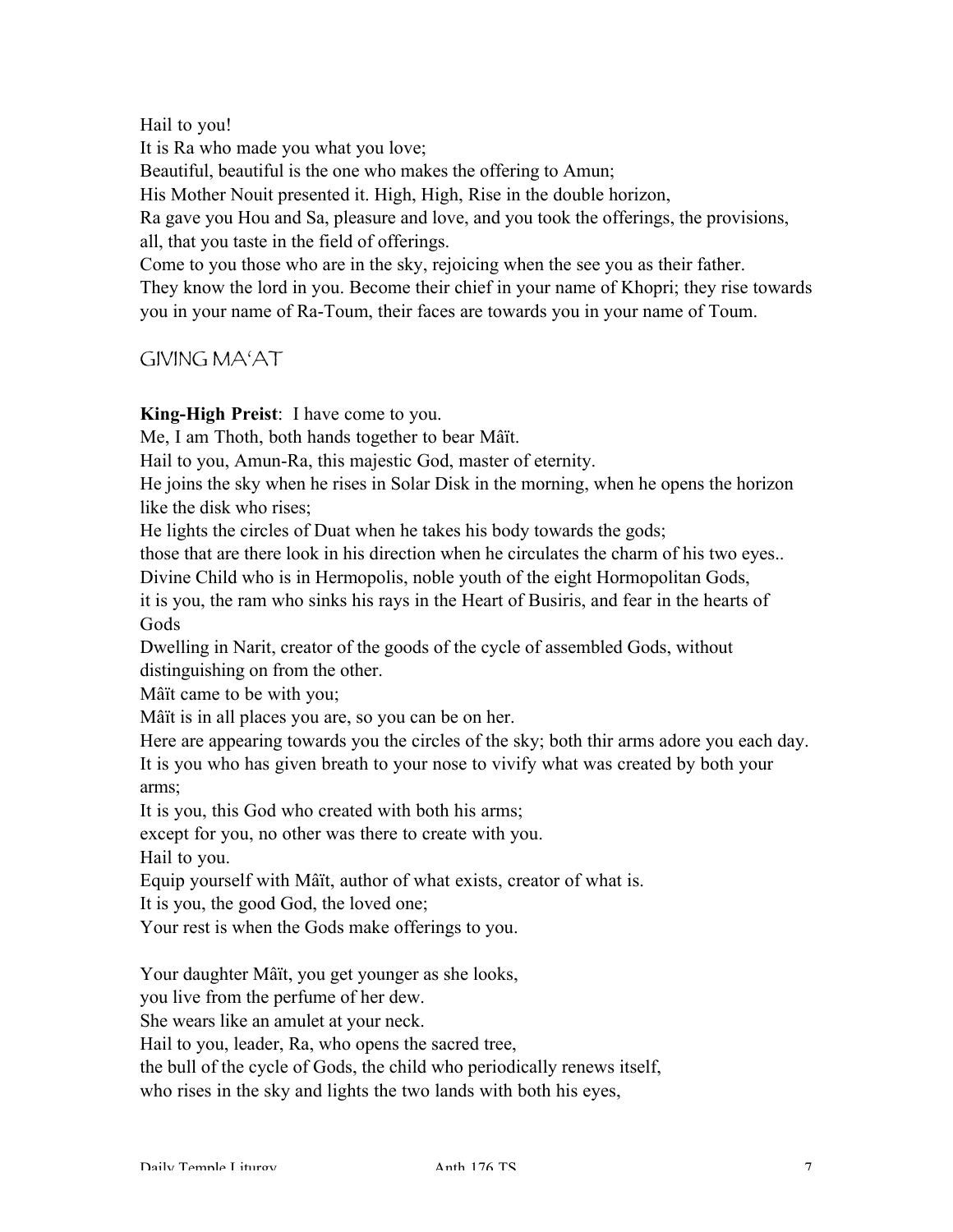the mysterious lion at the head of the land of Manou, the divine who creates rejoicing. It is you, the good God, master of the Gods, leader of those who dwell in the sky, who makes the mortals each morning pray to you each day, without the face of any man being satiated by your sight.

Perfect child rising from Nun, the two lands are sined when you formed them, Great in On, who realizes his voice, chief of the Gods, it is this bird, chief of the sky, Amun the cherished, Tou, the great one of Thebes.

# THE WASHING AND CLOTHING OF THE GOD

# TOUCHING THE GOD

Third Prophet: "Hail to you Amun-Ra, Lord of Karnak, Hail to you, Sokaris, hail to you, Osiris, in this great day of giving the offering of sand.

Here is Thoth who came to see you the cloth on his neck, the tail on his bach; Awake so you can hear his words.

Hail to you, Amun-Ra, Lord of Karnak; I have come as a messenger of my father Atoumou.

Both my arms are on you like those of Horus. Both my hands are on you like those of Thoth,

my fingers are on you like those of Anubis, chief of the divine pavillion..

Me I am the living slave of Ra, me, I am the priest, for I am purified. My purifications are those of the Gods.

The king gives the offering, for I have purified myself.

TAKING THE PURIFICATION CASE (small case in the shape of the eye of Horus)

#### Second Prophet: "The incense comes, the incense comes,

Come the flow from the eye of Horus.

Ah! I have clipped my nails;

ah! Thoth has clipped his nails here;

ah! I have clipped and destroyed my nails.

The king gives the offering, for I have purified myself.

### PURIFICATIONS WITH THE FOUR WATER JUGS

*-Walking 4 times around the statue:*

4 Wab Priests: Purified, Purified is Amun-Ra, Lord of Karnak.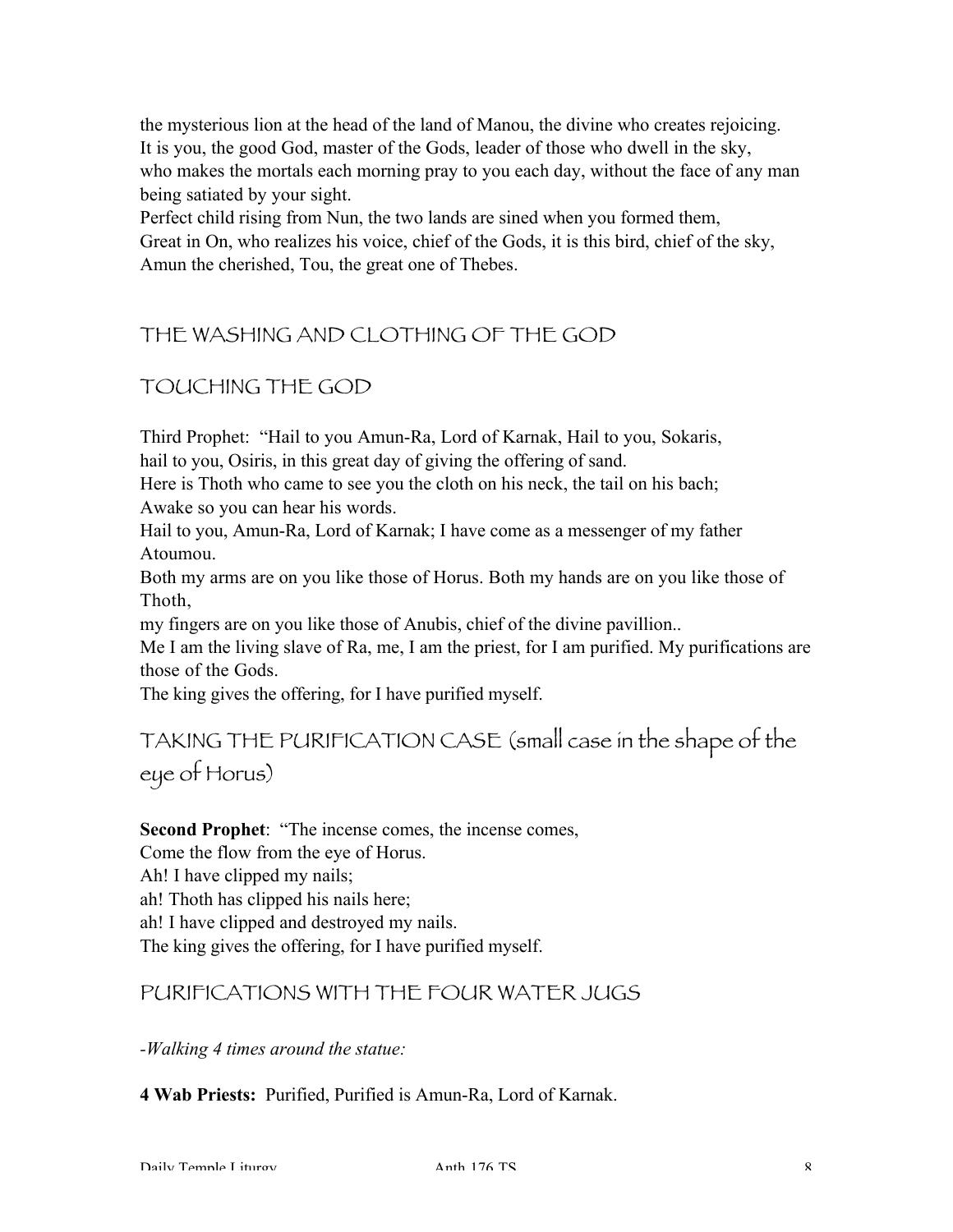I cast water on you that is in these vases. The eye of Horus, your eye is given to you, your head is given to you, your bones are given to you, and your head is set on your bones before Seb. Thoth purified it of what should not be yours. Each Priest in turn: Purified, Purified is Amun-Ra, Lord of Karnak. Purified, Purified is Amun-Ra, Lord of Karnak. Purified, Purified is Amun-Ra, Lord of Karnak. Purified, Purified is Amun-Ra, Lord of Karnak.

#### PURIFICATIONS WITH RESIN

4 Wab Priests: Purified, Purified is Amun-Ra, Lord of Karnak. Amun-Ra, Kamoutef, chief of his great place. I cast the eye of Horus at you, for his perfume can come to you. Each Priest in turn: Purified, Purified is Amun-Ra, Lord of Karnak. Purified, Purified is Amun-Ra, Lord of Karnak. Purified, Purified is Amun-Ra, Lord of Karnak. Purified, Purified is Amun-Ra, Lord of Karnak.

### DRESSING THE STATUE

### THE WHITE CLOTH

Third Prophet: Ah! Amun-Ra, Lord of Karnak, you have taken this bright cloth that is yours, You have taken this beautiful cloth that is yours, you took that clothing of yours, you have taken this white eye of Horus, coming out of Nekhabit, for you to rise with him, for you to be complete. I have brought you the eye of Horus with the things of Rannout, O Amun-Ra, Lord of Karnak. I cast at you the white eye of Horus of the House of rejuvenating waters, so the Gods will make him strong, just like they became strong with the eye of Horus.

#### WEARING THE CLOTH

All the Priests: Amun-Ra, Lord of Karnak, adorned with his mantle so he can walk on the earth in the form of a mummy;

Horus adorned by his mantle so he can walk on the earth in the form of a mummy; Thoth adorned by his mantle so he can walk on the earth in the form of a mummy;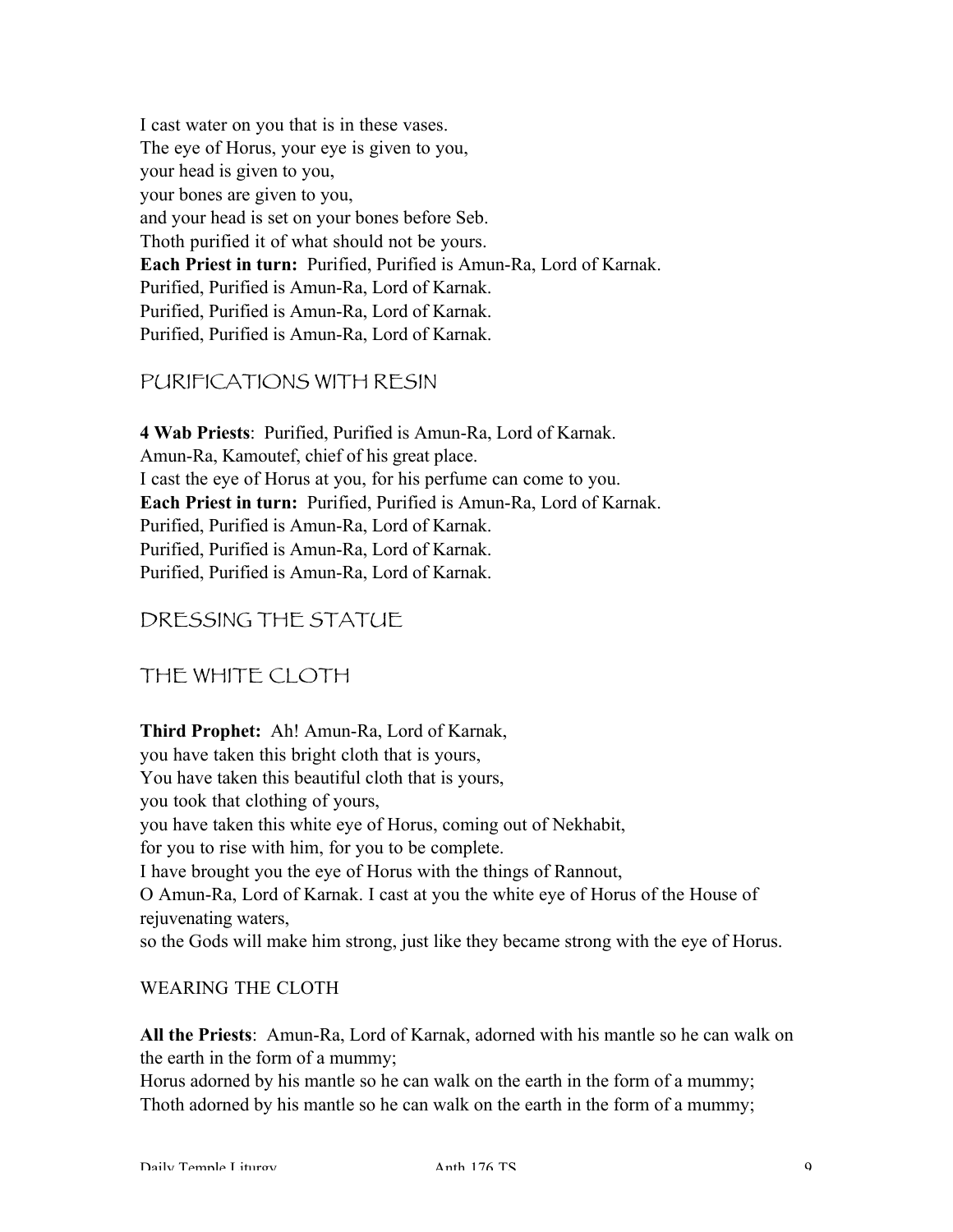Sopou adorned by his mantle so he can walk on the earth in the form of a mummy; Ah! Amun-Ra, Lord of Karnak, I cast at you the eye of Horus so you may be satisfied with it in the great castle of the prince who is in Heliopolis. Amun-Ra, Lord of Karnak, your double is satisfied, despite your enemies.

THE OFFERING OF THE PAINT MEZET

Third Prophet: The Heart of Amun-Ra, Lord of Karnak, rejoices that his eye comes to him, the eye of his body; the heart of Horus rejoices that his eye came to him, the eye of his body. He "greens" you once more, he adorns you in the name of Ouazit; his perfume pleases you.

Ah! Amun-Ra, Lord of Karnak, I fill your face with the eye of Horus, this Mezet blush came out of the eye of Horus so you can wear it on your forehead, The eye of Horus that is Sokhit, it burns for you the Gods who are followers of Sit. Seb gave you his inheritance, you realize the voice against your adversaries; indeed, you have taken the crown at the head of the Gods who are on earth. Anubis opens the path against your enemies. The eye of Horus is given to you so you may rest on him, so you may put it in you, so you put it with what is inside of you.

All the Priests: The eye of Horus is before you, Amun-Ra, Lord of Karnak. The eye of Horus is before you, Amun-Ra, Lord of Karnak The eye of Horus is before you, Amun-Ra, Lord of Karnak The eye of Horus is before you, Amun-Ra, Lord of Karnak

Third Prophet: Ah! This paint, this paint! Ah! Youth who is in the eye of Horus, youth who is on the forehead of Horus, I put his greenness before Amun, Lord of Karnak, so he may feast on it, so he may use it. Give so Amun may be master of his body, give him the victims by the grace of the two eyes of all the one who are lit, who see him and hear him in his name. Indeed.

# THE STATUE TAKEN BACK IN THE NAOS

LAYING THE SAND

King-High Priest: Horus, you have found your eye; Amun-Ra, Lord of Karnak, you have found your eye;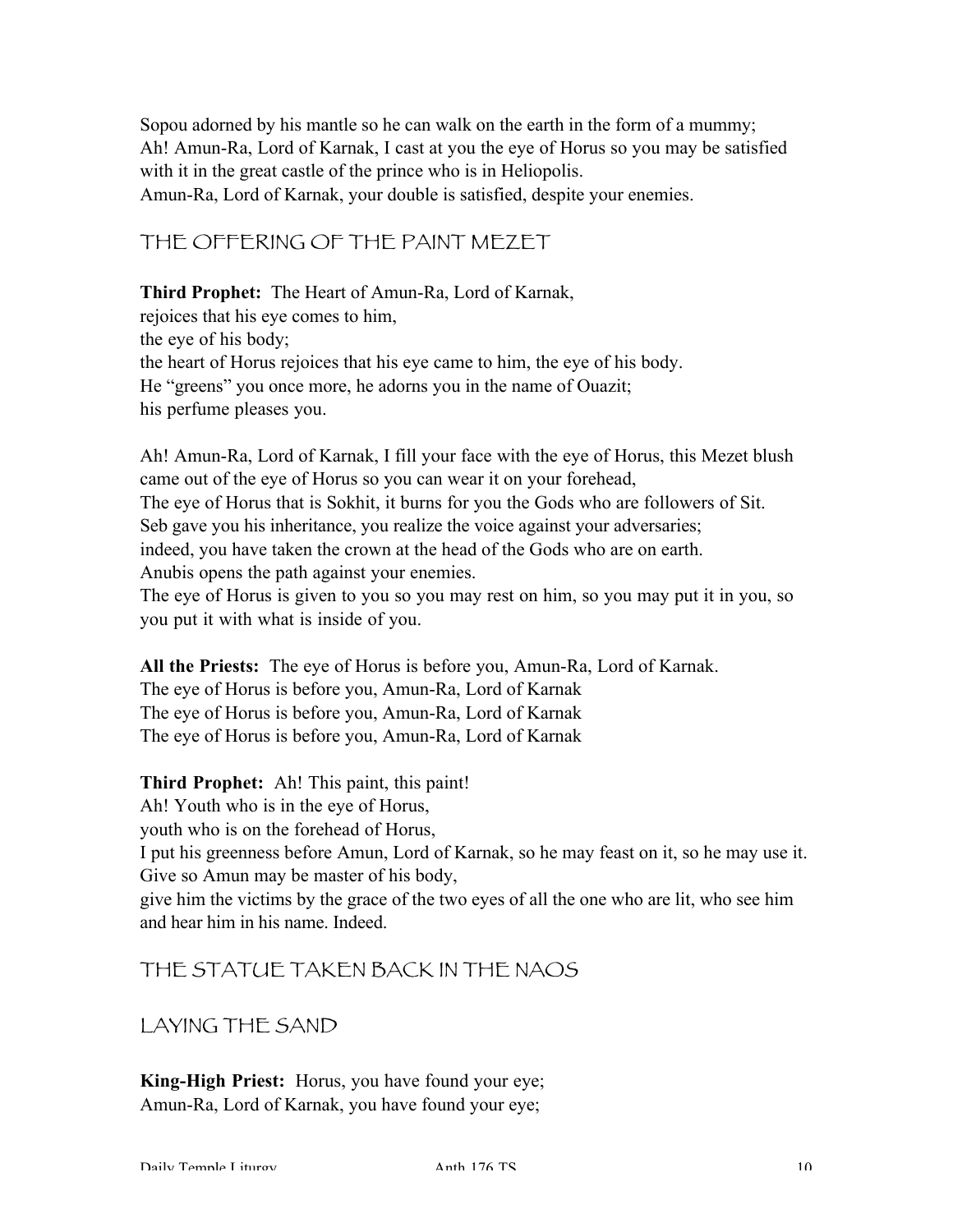Horus, you have removed it, Amun-Ra, Lord of Karnak, you have removed it. You have spilled the eye with the sand; it falls on the eye.

All the Priests: You are purified, You are purified, Amun-Ra, Lord of Karnak. You are purified, You are purified, Amun-Ra, Lord of Karnak. You are purified, You are purified, Amun-Ra, Lord of Karnak. You are purified, You are purified, Amun-Ra, Lord of Karnak.

## BURNING THE INCENSE

Second Prophet: These purifications are the purifications for Amun-Ra, Lord of Karnak,

for Amun-Ra Kamoutef, chief of his great place.

His highness purified you, giving life, stability, strength, health and all joy to you, king of the South and the North, Pharaoh, chief of all the living for eternity.

King-High Priest: These are the offerings that have been made before Amun. These things, true and pure, are established for Amun-Ra, Lord of Karnak, who likes the resins.

Take the divine offerings and your provosions in peace.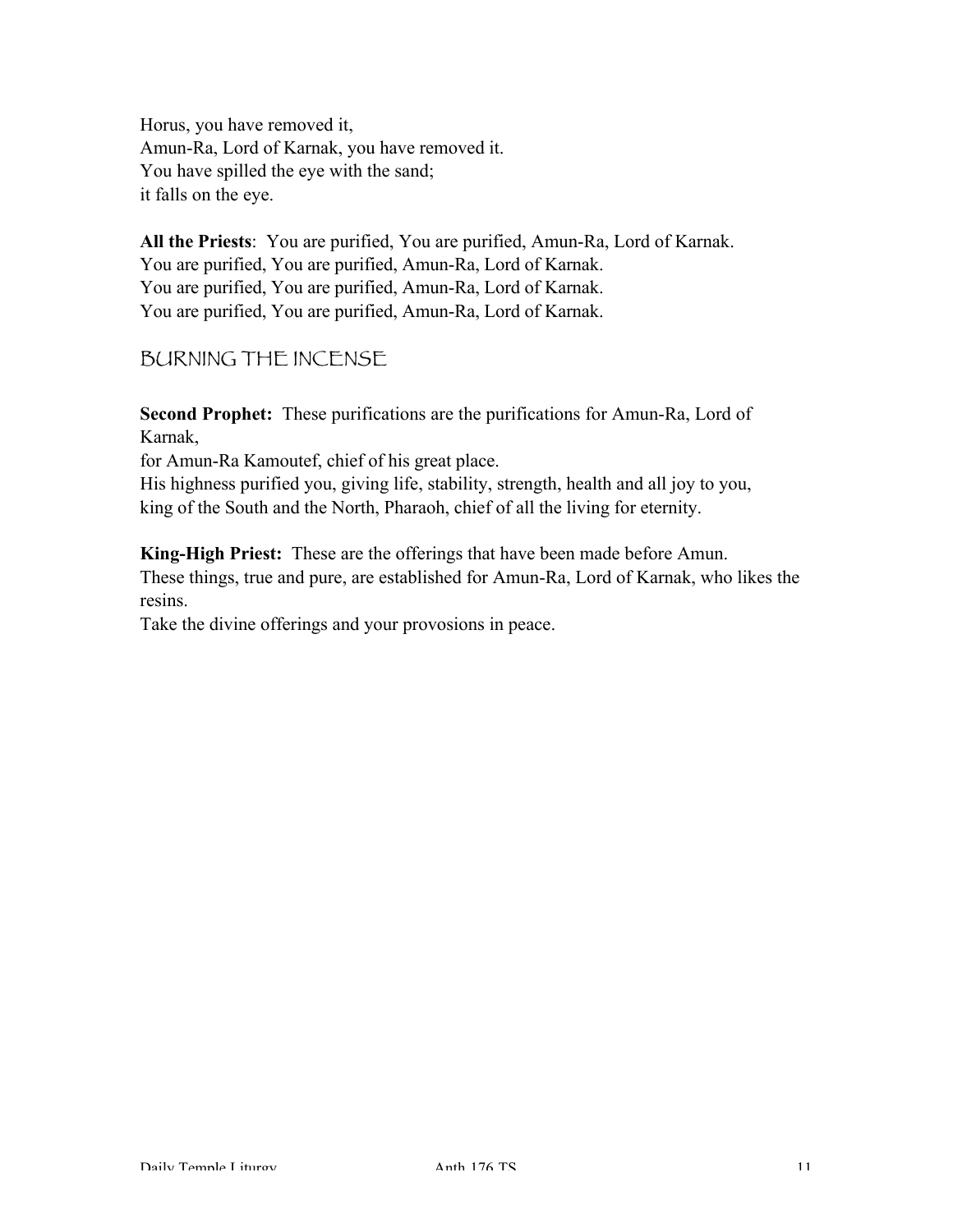THE GREEN CLOTH THE RED CLOTH THE ADEMA CLOTH

THE GREEN MAKE-UP

Third Prophet: "Amun-Ra, Lord of Karnak, I cast at you the eye of Horus so you may purify your face with it.

THE BLACK MAKE-UP

Third Prophet: Amun-Ra, Lord of Karnak, I cast at you the eye of Horus so you may see with it

FINAL PURIFICATIONS SMAN (perfume):

Second Prophet: The perfume, the perfume opens the mouth! You taste its taste, chief of the divine pavillion, O Amun-Ra, Lord of Karnak, I cast at you the eye of Horus. He has tasted the discharge of Horus, which is the Sman, The discharge of Sit, which is the Sman, what founds the heart of Horus and Set is the Sman. Your purification is the purification of the Gods, servants of Horus. All the Priests: Purified, purified is Amun-Ra, Lord of Karnak. Purified, purified is Amun-Ra, Lord of Karnak. Purified, purified is Amun-Ra, Lord of Karnak. Purified, purified is Amun-Ra, Lord of Karnak.

THE NATRON VASE

Second Prophet: Your natron is the natron of Horus, and mutually; your natron is the natron of Thoth, and mutually; your natron is the natron of Sopu, and mutually. Your among them, your brothers the Gods.

All the Priests: You are purified, you are purified, Amun-Ra, Lord of Karnak. You are purified, you are purified, Amun-Ra, Lord of Karnak. You are purified, you are purified, Amun-Ra, Lord of Karnak. You are purified, you are purified, Amun-Ra, Lord of Karnak.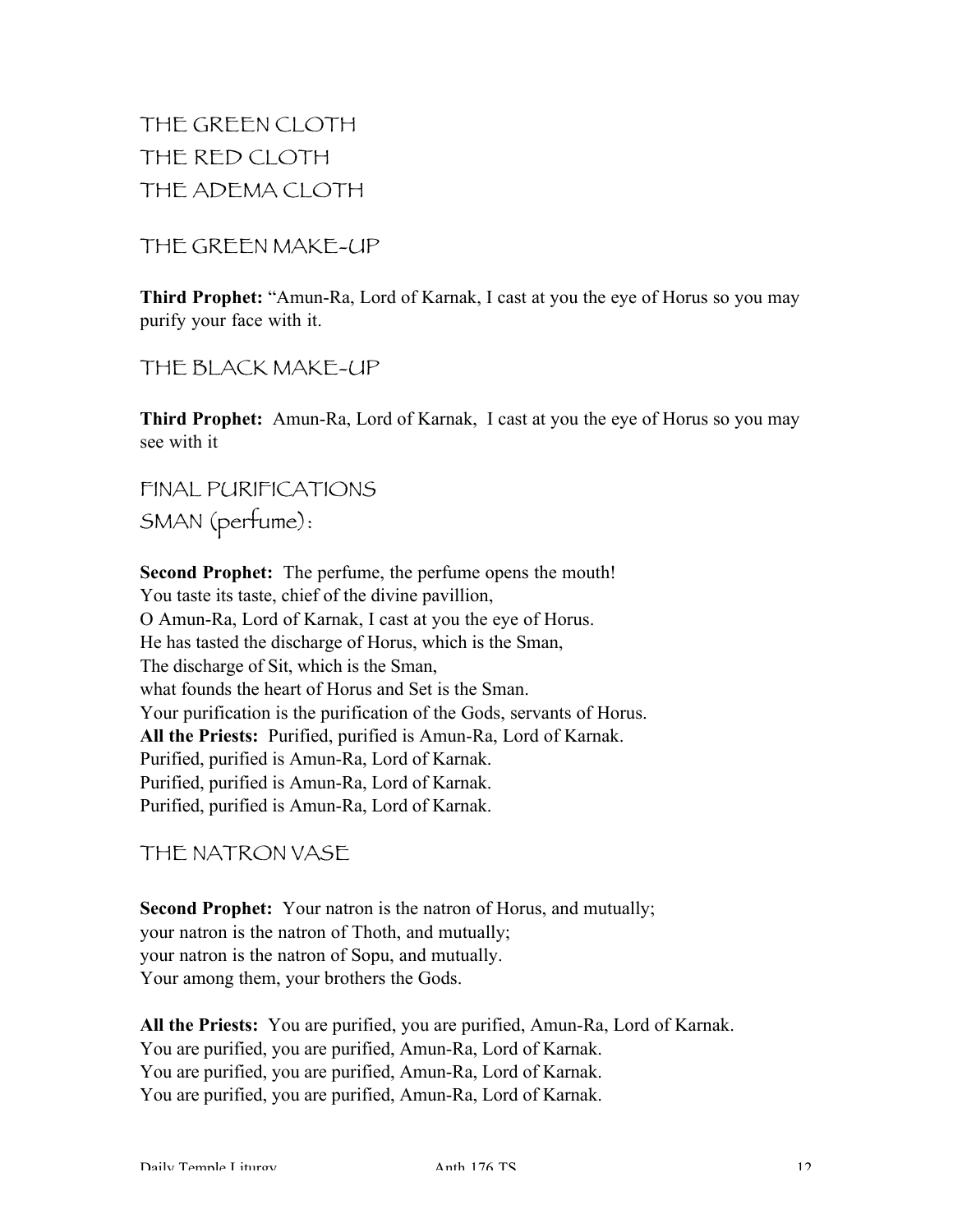# THE VASE OF RESIN

Second Prophet: Your resin is the resin of Horus, and mutually; your resin is the resin of Thoth, and mutually; your resin is the resin of Sopou, and mutually. Your head is incensed, your double is incensed, your divinity is incensed. Your limbs are purified of what should not be yours, for I have given you the eye of Horus, that covers your face, and he flies towards you. O Amun-Ra, Lord of Karnak I have cast at you the eye of Horus; His perfume comes to you.

All the Priests: purified, purified is Amun-Ra, Lord of Karnak. purified, purified is Amun-Ra, Lord of Karnak. purified, purified is Amun-Ra, Lord of Karnak. purified, purified is Amun-Ra, Lord of Karnak

Your purifications are the purifications of Horus, your purifications are the purifications of Thoth, your purifications are the purifications of Sopou, Your mouth is the mouth of a milking calf on the day his mother brings him forth. purified, purified is Amun-Ra, Lord of Karnak. purified, purified is Amun-Ra, Lord of Karnak. purified, purified is Amun-Ra, Lord of Karnak. purified, purified is Amun-Ra, Lord of Karnak

Mâït has risen you to offer these rites; she puts both her arms behind your head, for your double is in her.

She has risen you, your daughter that you made. She constitutes you with the doubles of all Gods.

You enchanted them, you made them live, creator of their offerings,

you gratify the cycle of Gods with both your hands, like a God who creates with his fingers, like a God who creates with his toes, when you embraced all the Gods.

Rise like a master of the crown, you have brought all the land,

Rule in the South, Rule in the North,

you united the crown on meh to the crown of âfi.

Image that bears all the Gods, image of the father of all things,

both your eyes (or feathers or crowns) have appeared on your head with the Breat Magician of the South and the Great Magician of the North.

Indeed, they prosper on your head, and everything depends on them, everything is in them..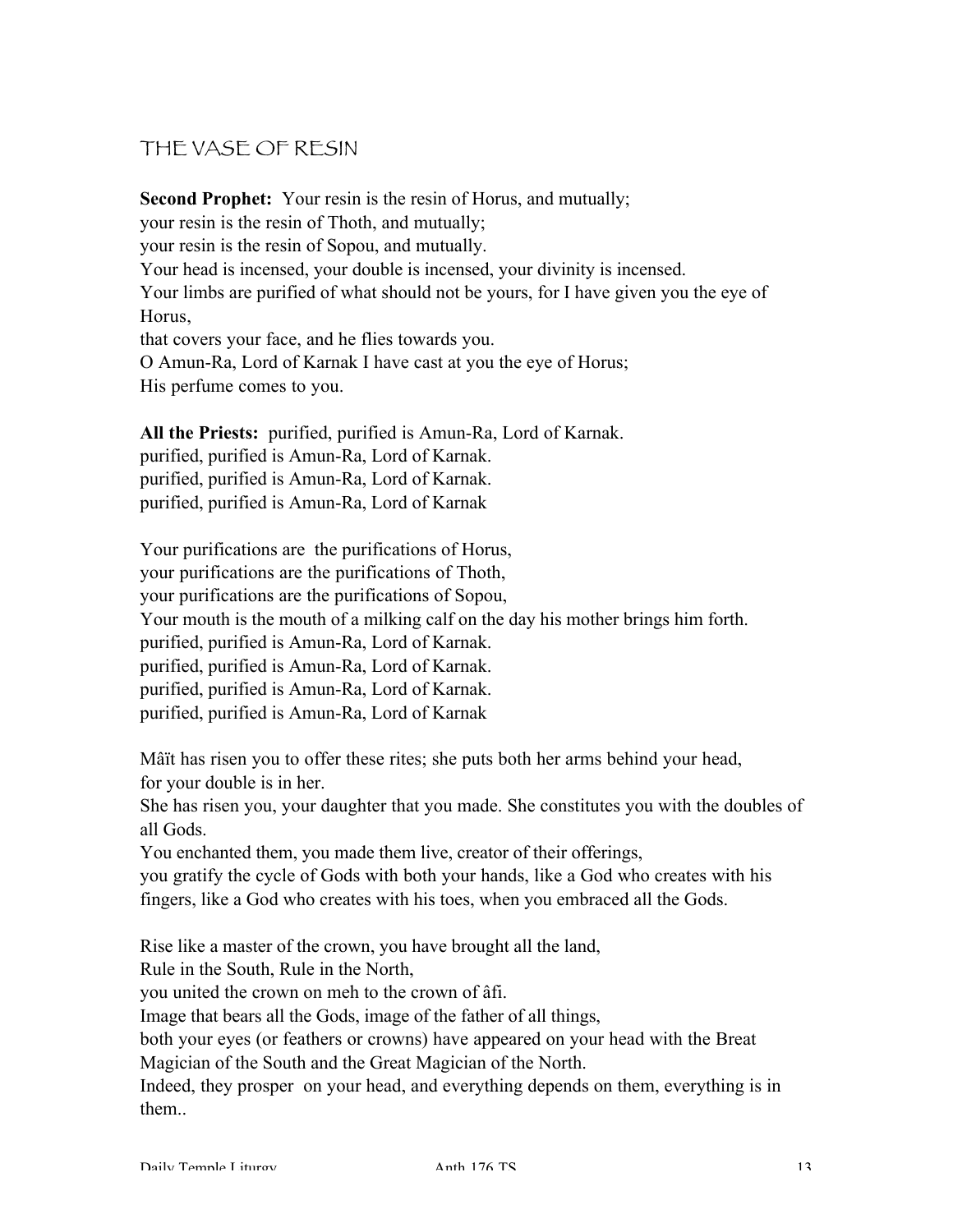Image of Amun, Image of Atoum, Image of Khopri,

you have given all the Goids their doubles, indeed, their rites, indeed, their provisions, indeed, all their things, indeed.

The Pharaoh came to you, Amun-Ra, Lord of Karnak, for you to make him head of all those alive,

for you to unite with him, Amun-Ra, Bull of his mother, Chief of his Great Place, living in Karnak.

He says before you that you have created for him all good things, that you deliver him of all bad and grievous things, and that they never happen to him.

Other Hymn:

Watch beautifully, Amun-Ra, Horkhouti, Toum, Khopri, Hor, sail the sky, great hawk who makes the body rejoice,

Shining face by the double feather.

O Great one, When you watch beautifully in the morning, the assembled cycle of Gods tells you:

"ha!" and they acclaim you in the evening; the North Star prays for you, when you laid down for the pregnancy, and the earth shines your birth. Your mother embraces you each day.

Ra lives, the enemies die. You are stable, your enemies fall.

When you sail the sky in life and strenght, when you make the sky rejoice in your boat Ouaaou,

your heart is merry, Mâït rises before you, Ra rises, your horizon shines like the heavenly light.

The sailors of Ra become merry, the earth and the sky are in exhilaration The sailors of Ra become merry, the earth and the sky are in exhilaration The great cycle of the Gods acclaims:

"Amun-Ra-Horkhouti, appear like the one who carries out your voice"

"Amun-Ra-Horkhouti, appear like the one who carries out your voice"

"Amun-Ra-Horkhouti, appear like the one who carries out your voice"

"Amun-Ra-Horkhouti, appear like the one who carries out your voice"

THE SMAN PERFUME

Seond PThe perfume, the perfume Sman opens your mouth, you taste its taste, chief of the divine pavilion.

O Amun-Ra, Lord of Karnak, I cast at you the eye of Horus so you may taste it. purified, purified is Amun-Ra, Lord of Karnak.

purified, purified is Amun-Ra, Lord of Karnak.

purified, purified is Amun-Ra, Lord of Karnak.